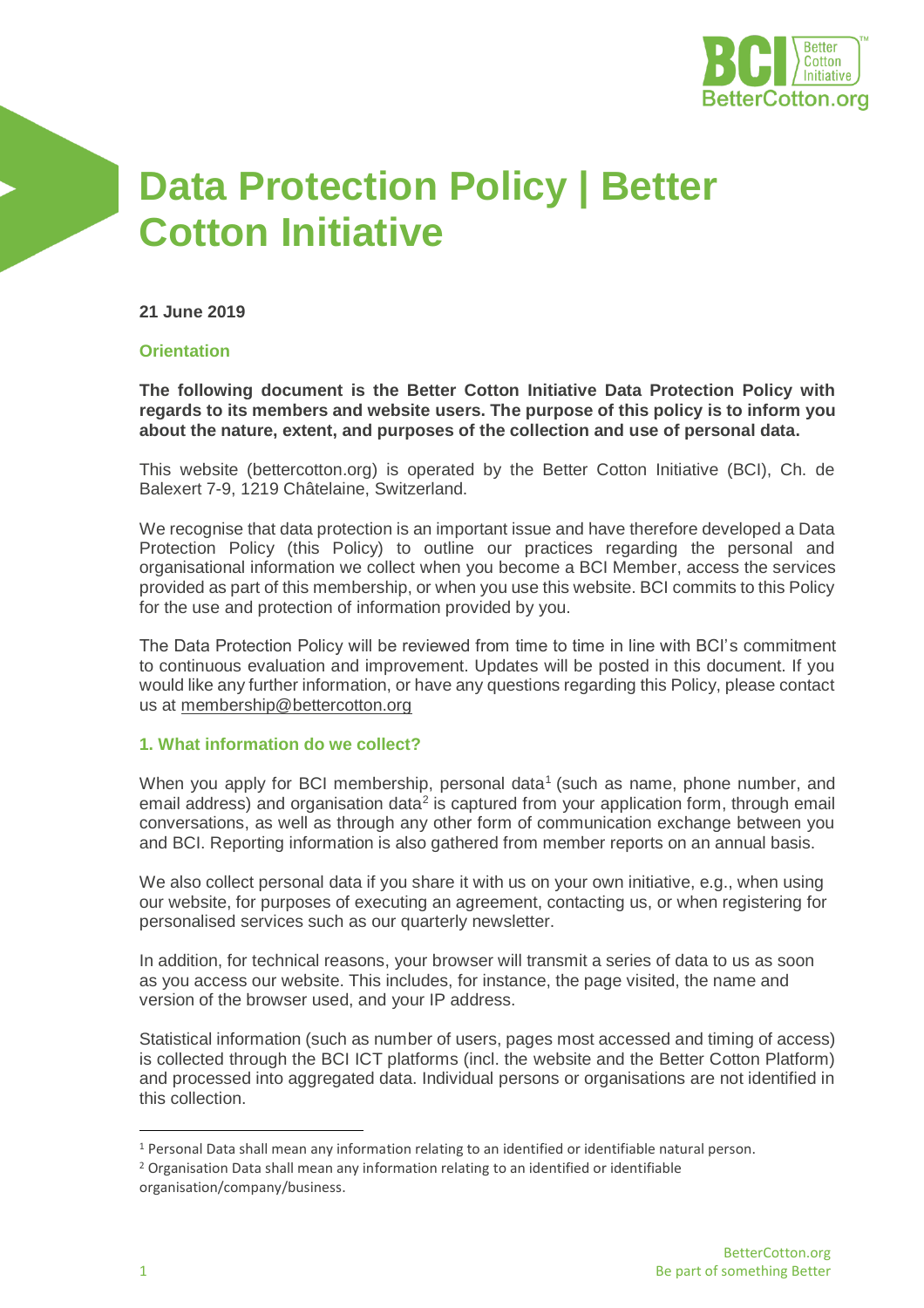

### **2. Use of information collected**

We use your data for several purposes:

- Personal and organisation data collected is used to enable BCI to deliver stated membership services and benefits (performance of a contract). This includes, but is not limited to, providing members with information about meetings, events, application support, member support, and access to specific account/profile information for administrative purposes. Email addresses of BCI members may be shared in group communications between BCI and its members (for instance, in the organisation of workshops and communications with specific BCI working groups).
- Information transmitted by your browser is used for security reasons, specifically to defend against attacks on our web server (legitimate interests). You can object at any time by contacting us. This data is stored for seven days and then anonymised. Aggregated and reporting data is used to enable the monitoring and evaluation of the BCI services and system, understand progress and challenges, identify successes, improve efficiency, and ensure high value.
- Anonymised aggregated organisation data may be made available to the public by BCI.
- We will further disclose personal information if we are required to do so by law or administrative or court order.

BCI may use third-party providers for data collection, storage and processing. All data collected may be kept and used by BCI and its contracted third-party provider inside and outside Switzerland, or of your country of residence for non-commercial purposes.

BCI will not sell or otherwise disclose your personal, organisation and reporting information to third parties except as described above.

Personal data will be stored as long it is necessary for us to provide the specific service, e.g. during your membership, and for the duration of the applicable retention periods. It will be deleted afterwards unless a longer storage is required by laws.

#### **3. Third-Party Plugins and Cookies**

Our websites use Cookies. Cookies are small, often encrypted text files, located in browser directories. We use Cookies to help you navigate our website efficiently and perform certain functions. Cookies collect information and technical details on your use of our website such as the pages you have visited, choices you have made from menus, any specific information you have entered into forms and the time and date of your visit.

There are three types of Cookies: Session Cookies, Permanent Cookies and Third-Party Cookies.

3.1 Most Cookies used by our websites are Session Cookies. Session Cookies allow our websites to link the actions of a user during a browser session. They are used for a variety of purposes such as remembering your language settings. Session Cookies expire after a browser session and will not be stored for a longer term. We use Session Cookies to help us maintain security and verify your details whilst you use our websites navigating from page to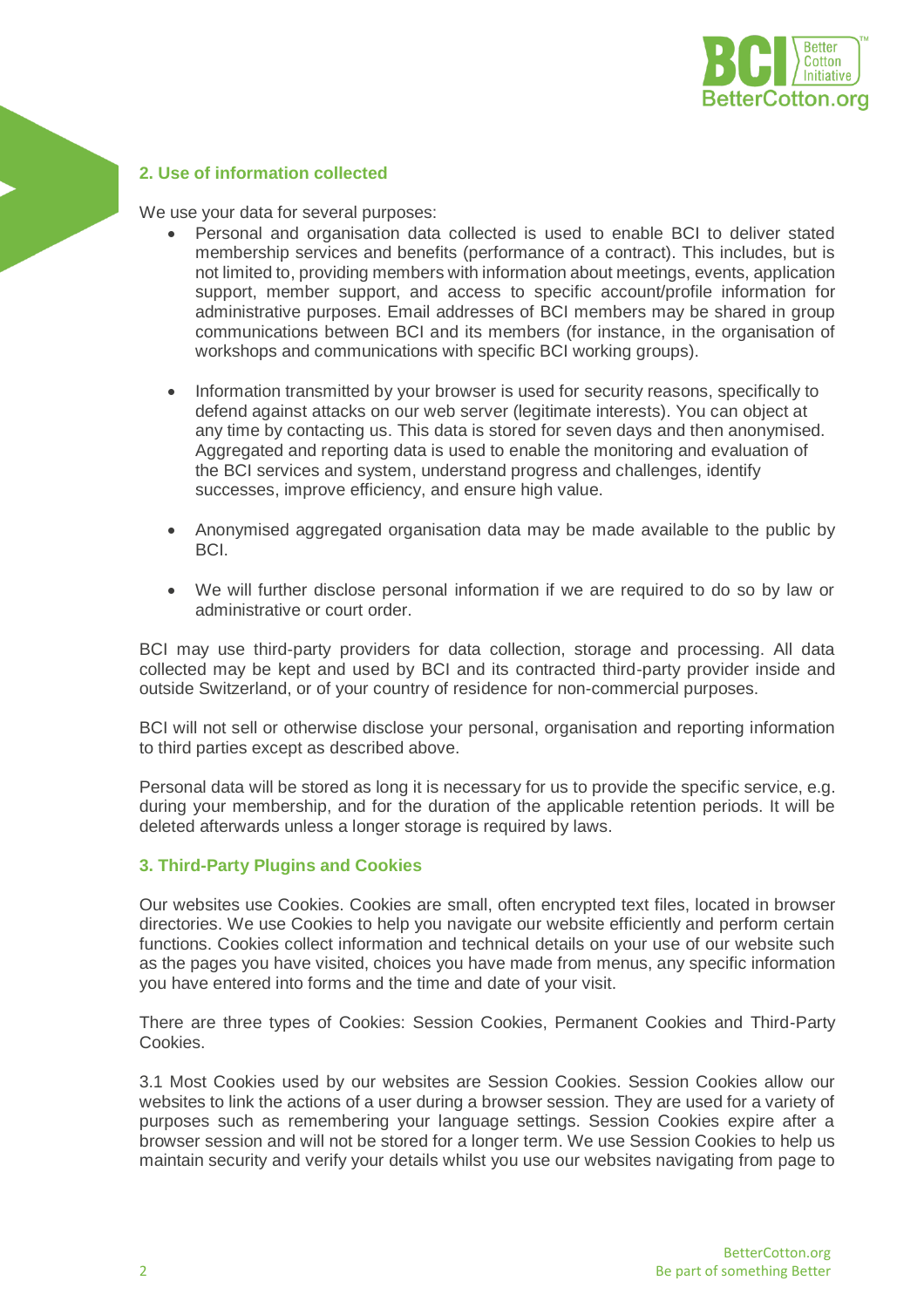

page, which enables you to avoid having to re-enter your details each time you enter a new page.

The Session Cookie we use is called "PHPSESSID".

3.2 Persistent Cookies are stored on a user's device in between browser sessions which allows the preferences or actions of the user to be remembered across our website. Persistent Cookies are in particular used to remember your preferences and choices when you use websites so that you do not have to input your details multiple times, to remember how you have customised your use of our websites and to compile pseudonymous, aggregated information for statistical and evaluation purposes to help the website provider understand how users use the websites and help to improve the structure of the website.

We do not use any Persistent Cookies on this website.

3.3 Third-Party Plug-ins and Cookies:

3.3.1 Our website uses Google Analytics which is a web analytics tool offered by Google Inc. that generates detailed statistics about a website's traffic and traffic sources. We use Google Analytics for statistical reasons, e.g. to measure how many users have clicked on certain information. Google Analytics uses Cookies to obtain information about your use of our website including your IP-address. As your IP-address is an individual element that would allow identifying you, we have implemented a specific code to ensure that your IP-address will only be collected in a shortened and anonymised form. Thus, Google will not be able to identify you from the IP-address that is collected from you when using this website. The information collected by this Cookie will be transferred to Google Inc. in the United States of America. The legal basis for processing your personal data using analysis cookies is our legitimate interest. The transfer of personal data to the USA is in accordance with the EU-U.S. Privacy Shield, to which Google is a part of.

You may opt out of Google Analytics by using the following link: [https://tools.google.com/dlpage/gaoptout?hl=en.](https://tools.google.com/dlpage/gaoptout?hl=en)

Google stores the following cookies on your computer:

- \_gid
- gcl au
- \_ga
- \_utma

These cookies expire after two years.

3.3.2 We use the following social media plug-ins: Twitter

By using the plug-ins, we offer you the option to interact with social networks and other users. This enables us to improve our services and make them more interesting for you as a user. The legal basis for the use of the plug-ins is our legitimate interest.

When using social plug-ins, we use the so-called double click solution: When you visit our website, the plug-ins are not fully integrated into the website. This ensures that a connection to the social network provider is established only if you click on the plug-in icon. After the connection has been established, we cannot influence the type and scope of data that are collected and processed by the provider; please refer to the data privacy notice of the relevant provider for more information in this regard.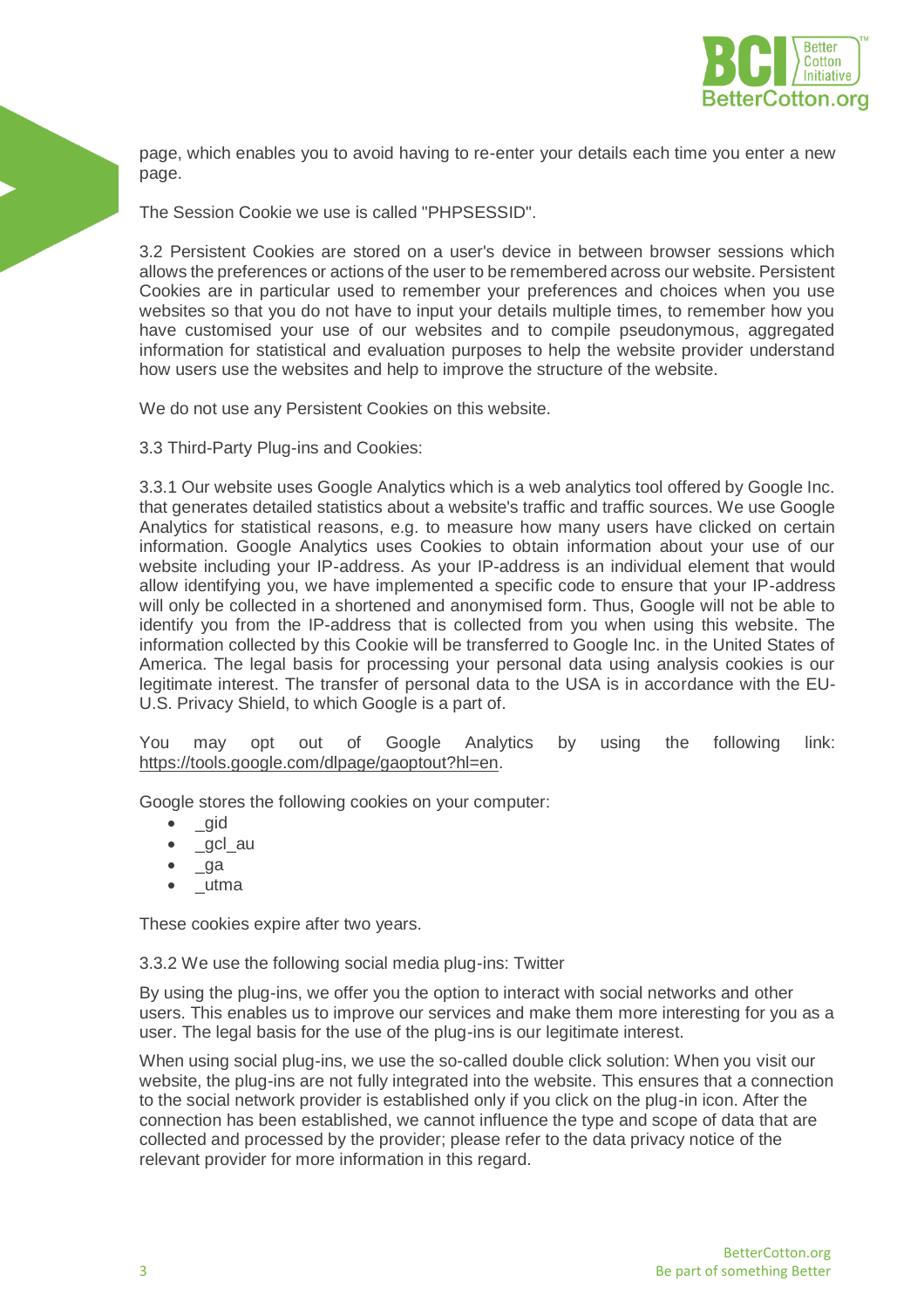

More information on the purpose and scope of the data collected and processed by the plug-in providers can be found in the providers' data privacy notices specified below. In these notices, you will also find further information on your rights in this respect and the setting options to protect your privacy:

Twitter, Inc., 1355 Market St, Suite 900, San Francisco, California 94103, USA; https://twitter.com/privacy. Twitter has submitted to the EU-US Privacy Shield, https://www.privacyshield.gov/EU-US-Framework.

3.3.3 For the integration of videos we use Vimeo, a service provided by Vimeo LLC with its headquarters at 555 West 18th Street, New York, New York 10011, USA ("Vimeo"). When you watch a video embedded with Vimeo, a connection is established to the Vimeo servers located in the USA. For storage in the U.S., Vimeo's self-certification under the Privacy Shield provides an appropriate level of privacy protection. The Vimeo server receives information about which of our Internet pages you have visited. If you are logged in as a member of Vimeo, Vimeo assigns this information to your personal user account. When you click on the start button of a video, this information is also assigned to your user account. You can prevent this assignment by logging out of your Vimeo user account before using our website and deleting the corresponding cookies from Vimeo. The legal basis for this data processing derives from the legitimate interests of BCI to embed videos and thus to enable an improved user experience on their website.

Vimeo uses Persistent Cookies which expire between a few days and two years after the last viewing of a Vimeo video.

The purpose and scope of the data collection and the further processing and use of the data by Vimeo as well as your related rights and setting options for the protection of your personal data can be found in Vimeo's privacy policy:<https://vimeo.com/privacy>

3.4 Most browsers are initially set to accept Cookies. However, you have the ability to disable Cookies if you wish, generally through changing your internet software browsing settings. It may also be possible to configure your browser settings to enable acceptance of specific cookies or to notify you each time a new Cookie is about to be stored on your computer enabling you to decide whether to accept or reject the Cookie. To manage your use of Cookies there are various resources available, for example the "Help" section on your browser. You can also disable or delete the stored data used by technology similar to cookies, such as Local Shared Objects or Flash Cookies, by managing your browser's "add-on settings" or visiting the website of its manufacturer. As our Cookies allow you to access some of our website's features, we recommend that you leave Cookies enabled. Otherwise, if Cookies are disabled, it may mean that you experience reduced functionality or will be prevented from using this site altogether.

## **4. Your rights**

BCI and its contracted third-party provider will take the appropriate measures (technology) to protect information collected against unauthorised access, loss, misuse and alteration of information under our control.

You have the right to ask for information regarding the personal data that the BCI holds about you and your organisation, and to have this information modified, deleted and, if applicable, restricted. You may also have the right to data portability. In case you have given us your consent, you can withdraw this consent at any time with future effect. **You may object to the**